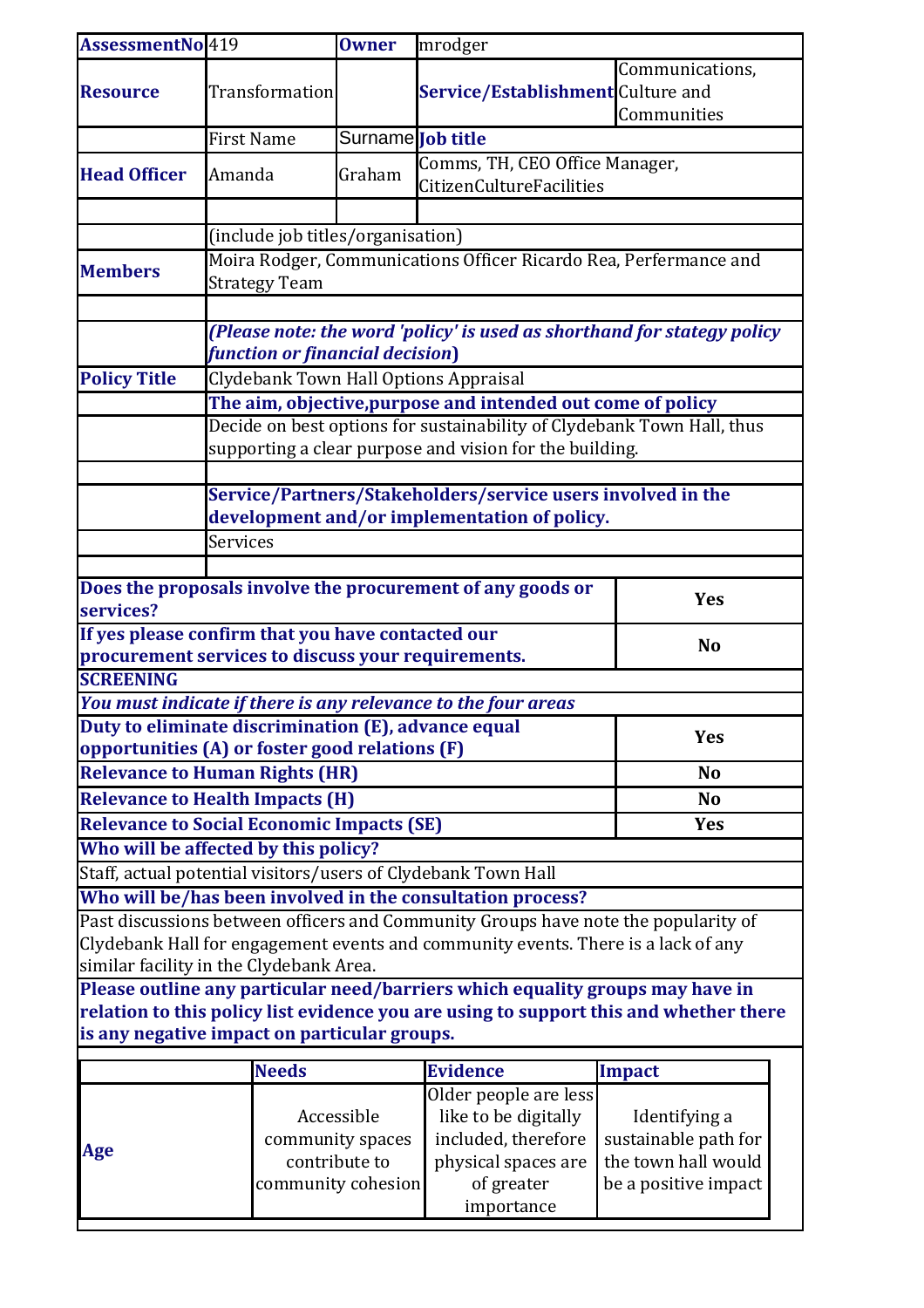|                                        |                                                                                    | Sharing spaces and                     |                                           |
|----------------------------------------|------------------------------------------------------------------------------------|----------------------------------------|-------------------------------------------|
| <b>Cross Cutting</b>                   | Accessible<br>community spaces                                                     | social contact can<br>help foster good | Any option adopted<br>needs to take these |
|                                        | contribute to                                                                      | relations and                          | factor into                               |
|                                        | community cohesion                                                                 | support community<br>cohesions         | consideration                             |
|                                        |                                                                                    | Some disabled                          |                                           |
|                                        |                                                                                    | people are less likely                 |                                           |
|                                        |                                                                                    | to be digitally                        |                                           |
|                                        |                                                                                    | included Accessible                    |                                           |
|                                        | Accessible                                                                         | spaces are therefore                   | Identifying a                             |
|                                        | community spaces                                                                   | very important Feed                    | sustainable path for                      |
| <b>Disability</b>                      | contribute to                                                                      | back from Deaf/BSL                     | the town hall would                       |
|                                        | community cohesion                                                                 | users for example                      | be a positive impact                      |
|                                        |                                                                                    | has noted a                            |                                           |
|                                        |                                                                                    | preference for this                    |                                           |
|                                        |                                                                                    | venue for                              |                                           |
|                                        |                                                                                    | engagement                             |                                           |
|                                        | We need to consider                                                                |                                        |                                           |
|                                        | the impact of major                                                                |                                        |                                           |
|                                        | decisons in line with                                                              | These                                  |                                           |
|                                        | the October 2021                                                                   | considerations cross                   | Any option adopted                        |
| <b>Social &amp; Economic</b>           | Statutory guidance                                                                 | cut with those above                   | needs to take these                       |
| <b>Impact</b>                          | on the Fairer                                                                      | in relation to                         | factor into                               |
|                                        | <b>Scotland Duty</b>                                                               | equality groups CTH                    | consideration in the                      |
|                                        | including items such                                                               | sits in site of major                  | round                                     |
|                                        | as 'During service                                                                 | regeneration area                      |                                           |
|                                        | 'redesign/transform                                                                |                                        |                                           |
|                                        | ation'                                                                             |                                        |                                           |
| <b>Sex</b>                             |                                                                                    |                                        |                                           |
| <b>Gender Reassign</b>                 |                                                                                    |                                        |                                           |
| <b>Health</b>                          |                                                                                    |                                        |                                           |
| <b>Human Rights</b>                    |                                                                                    |                                        |                                           |
| <b>Marriage &amp; Civil</b>            |                                                                                    |                                        |                                           |
| <b>Partnership</b>                     |                                                                                    |                                        |                                           |
| <b>Pregnancy &amp;</b>                 |                                                                                    |                                        |                                           |
| <b>Maternity</b>                       |                                                                                    |                                        |                                           |
| <b>Race</b>                            |                                                                                    |                                        |                                           |
| <b>Religion and Belief</b>             |                                                                                    |                                        |                                           |
| <b>Sexual Orientation</b>              |                                                                                    |                                        |                                           |
| <b>Actions</b>                         |                                                                                    |                                        |                                           |
|                                        |                                                                                    |                                        |                                           |
|                                        | Policy has a negative impact on an equality group, but is still to be implemented, |                                        |                                           |
| please provide justification for this. |                                                                                    |                                        |                                           |
|                                        | Will the impact of the policy be monitored and reported on an ongoing bases?       |                                        |                                           |
|                                        |                                                                                    |                                        |                                           |
|                                        | Q7 What is you recommendation for this policy?                                     |                                        |                                           |
| Intoduce                               |                                                                                    |                                        |                                           |
|                                        | Please provide a meaningful summary of how you have reached the                    |                                        |                                           |
| recommendation                         |                                                                                    |                                        |                                           |